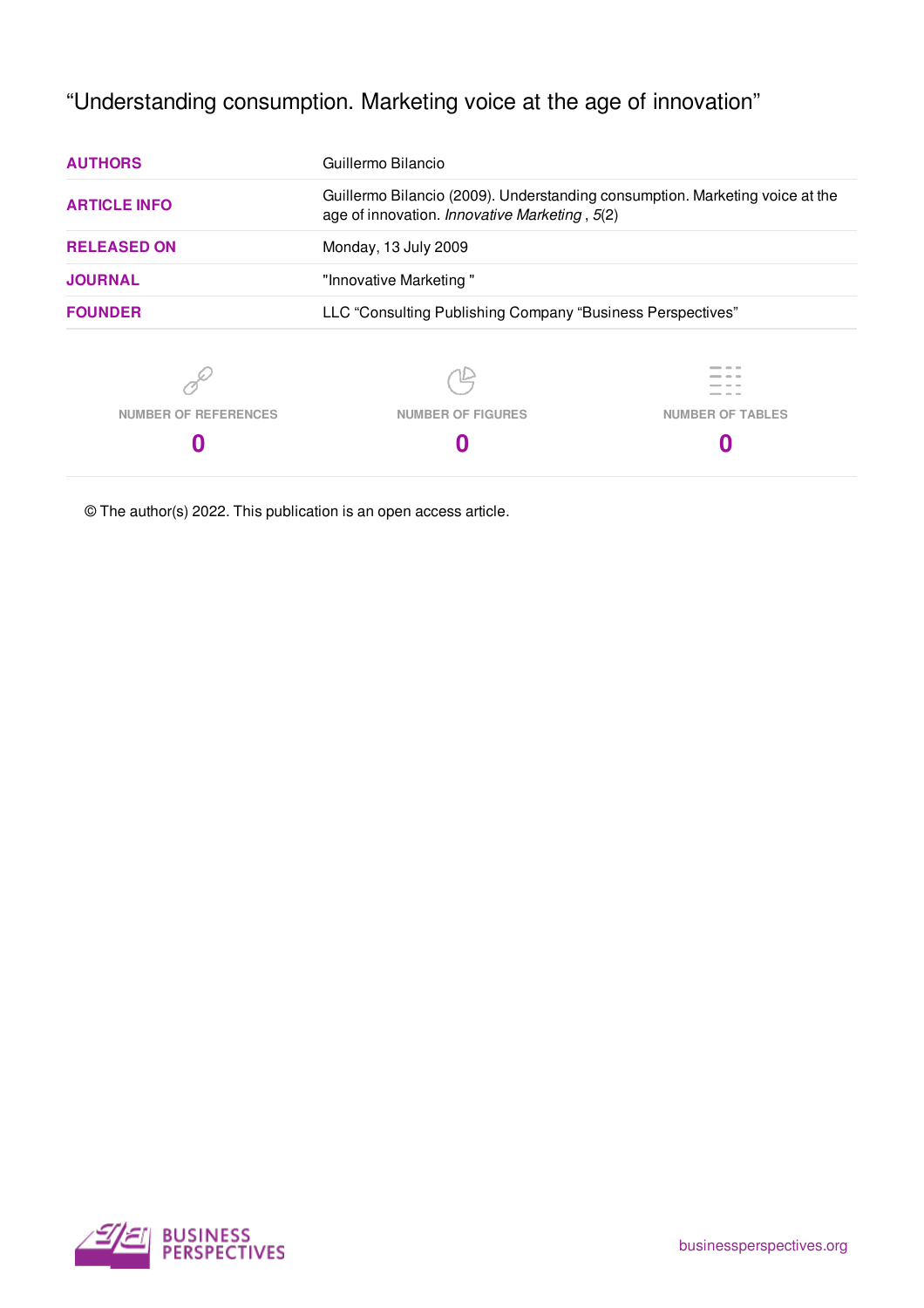## Guillermo Bilancio (Chile)

# Understanding consumption. Marketing voice at the age of innovation

#### Abstract

If we speak about marketing, we should admit that it has been transformed into an essential concept for finding opportunity spots in the market.

We know that market has stopped being a physical space where goods were traded, and we have learned that consumption acts come from the mind.

These academic affirmations give support to the fact that marketing is the capability of understanding and pursuing consumption.

**Keywords:** consumption, perception, symbolic approach, wishes, demand, values.

#### Introduction. Strong ideas

We live in a symbolic world, not a physical one. It's full of sensations and perceptions held by the unconscious mind.

Long time ago, thinkers took the job of making us learn about the existence of psychological forces that escaped from objectivity and reality<sup>1</sup>.

This has to do with the way in which people relate with others, with objects and with business.

Some businesses take consumption to heart, and it's nothing else but an interaction between people and objects that can be seen in the demand and supply process.

There's a demand that has many lacks and a supply that should give a meaning to the offered products, turning marketing into an ability that has to mix up forces and disciplines of a remarkable influence on human beings.

There's no doubt that during the last decades, the middle class in the world and especially in the emerging powers (China, India, South American countries) has remarkably increased, and because of that, the affordability of getting goods increased as well. But it is necessary that the comprehension of the causes would make people seek for those things.

Farther than primary and functional needs (food, clothes) for a comfortable life, there is a huge need of branding and identity for consumption.

That is why we must understand that a new consumption logics means that, as Jean Baudrillard<sup>2</sup> said "…in a society of consumption, objects are not limited to be consumed, they are not produced to satisfy a need and to indicate a condition, and this is possible only because of the differences between objects. Because of it, in a society of consumption, objects turn into signs and the place, where need should be, stays behind, if it ever existed in reality.

This is a world of images, of identity search, of getting to know better ways of life, of a bigger possibility of access to goods and services. In this new world there are new opportunity spots, to compete and create values.

#### 1. The nucleus: comprehension of consumption and demand

Why is consumption a symbolic act? If we think that consuming is satisfying a need (basic or conditional) we have to agree that we do not relate only to physical goods.

As Jacques Lacan<sup>3</sup> said "...reality always takes its place, because only what is absent (the lacking) in that place can be symbolized and therefore, be formalized. The symbolic thing substitutes the absent one; this is why the symbol always means the absence of the object".

Symbols can be delivered from the industries, decoded and made compatible with the consumer's need.

All in all, the consumer doesn't need products or brands. The consumer does not expect anything from supply. We should provoke them by crawling in their lacks that are nothing else than unsatisfied needs.

Not even the consumers themselves know what they want as human beings. It's not Freud's "subconscious mind", it is that thing which defines the consumer as a human and consumption as a human activity.

Traditionally, we try to explain the consequences of consumption asking ourselves: What does the consumer buy? When should we determinate the causes? And the final one: Why does the consumer buy?

In every case, we will find deep reasons that will transform the product into something special, into something charged with emotional significnce that fill the consumer's imagination.

If the consumer doesn't believe, feel or imagine that an object satisfies him, he will not choose it or buy it

 $\ddot{\phantom{a}}$ 

 $\ddot{\phantom{a}}$ 

<sup>©</sup> Guillermo Bilancio, Universidad Adolfo Ibañez, Chile, 2009.

<sup>&</sup>lt;sup>1</sup> Paul Watzlawick. How real is real? Barcelona, Herder, 1994.

<sup>2</sup> Jean Baudrillard, La Societé de la Consommation, París, 1971.

<sup>3</sup> Jacques Lacan, Le Sémineire, Livre XX, Paris, 1973.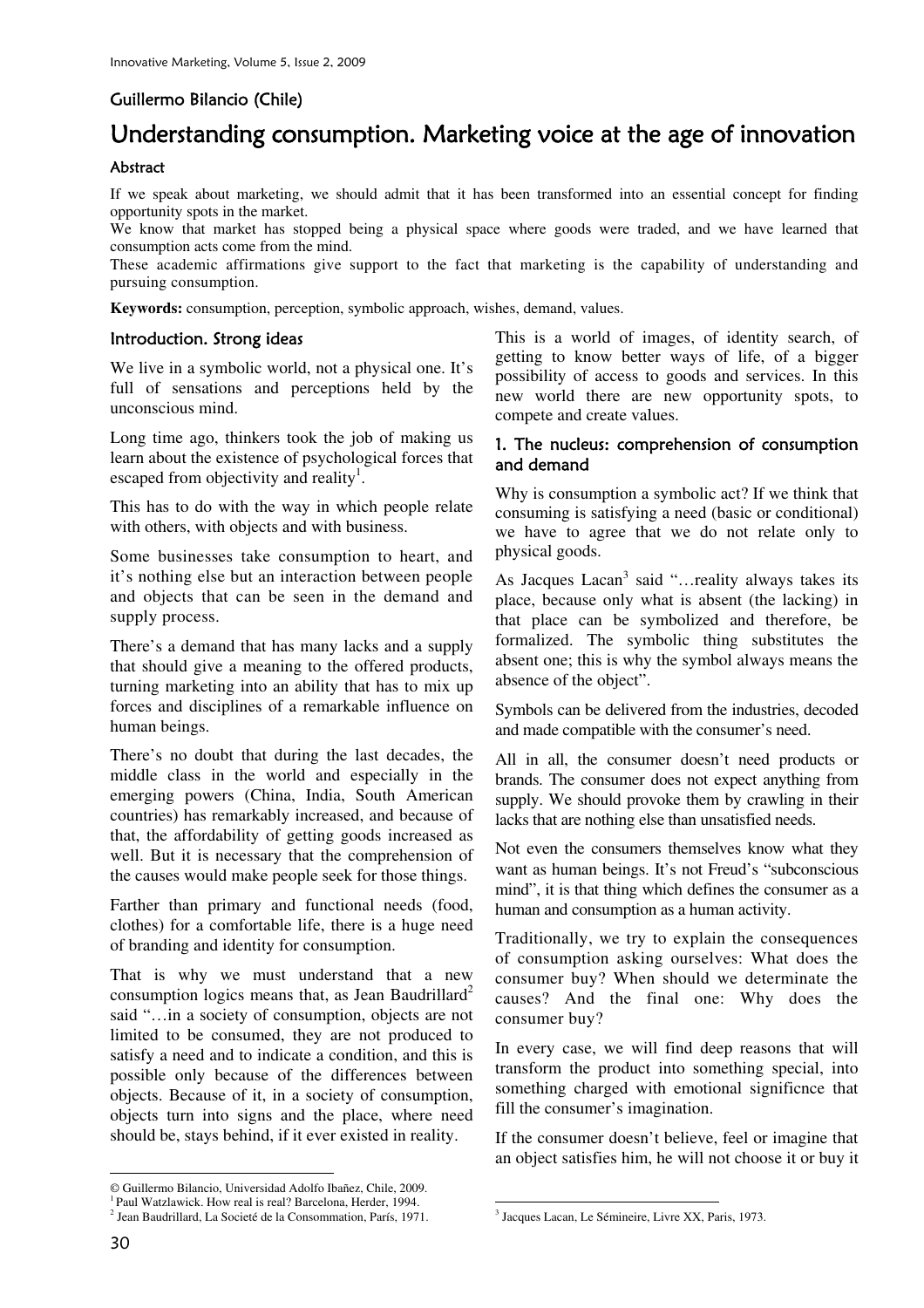because he can't find anything about it that can give a new value to his life. In other terms "he does his own business".

Products are objects of the world just as those ones you would never give money for.

Money is the price of having something, for making something your own and for giving to it some profitability. And profitability is winning. Consumers seek winning although it is not something conscious.

Why winning is so relevant to the consumer and to the businessmen for creating wealth?

Because those who buy are also playing the game, in which the starting point is the feeling of lack.

By consuming, people try to end up with this shortage of something that makes them feel bad and lowers their self-confidence.

So, products are not objects of desire but tools to cover the permanent emptiness with the hope of filling it forever.

Is filling it forever possible? No, it's not.

This should be gotten correctly and never forgotten by those people responsible for business. Emptiness is primary and primitive, just like human condition. If this wasn't as said there would be no conditions for desire to emerge. If there's no wish, there's no demand at all.

Desire moves consumption, because demand wants something, and supply takes charge of delivering it. Wishing is consumer's engine: it is the symbolic active of business.

How to satisfy this wish and accelerate demand? Here is where products and brands appear with their positioning.

The product will be important to the customer if it can be part of his or her conceptual field generating interest. It should be decoded like something "I was really looking for". This will make people feel complete and perfect.

There's something that makes lack and satisfaction get together, something near to the circle of life from a psychological point of view. This is how it happens:

- ♦ living with the feeling of a permanent lack, as if there were nothing that can really satisfy;
- ♦ satisfaction is fleety and comes from the imagination;
- $\bullet$  the feeling of lack returns;
- ♦ desire is updated;
- ♦ consumption is provoked again.

In the end, products are objects that, just as mirrors, give us an image of that thing we think we need<sup>1</sup>.

This is why the consumer gives life and meaning to the thing he or she buys, this product they got has an utilitarian function and a symbolic dimension that can add a personal value, just like a woman who wants to be good, modern, updated and smart mother.

It is necessary knowing that "consuming" is a human behavior and that its relation to products is always initiated from life experience and feelings of lack.

In this human and dynamic structure, no one is excluded, because they constitute the meaning of success or loss of business in the area of "demand's symbolic approach".

How do these arguments and this theoric base apply efficiently to the business model of an industry?

Consumption choices and brand preference can't be only explained with rational aspects<sup>2</sup>.

Apparent irrationality of the behavior has explanations related to culture and psychological matters: affect, loyalty and some others. Let's see some examples:

"*I need a car to get myself to places* (utilitarian) *and I also want one able to show me like modern, young and seductive* (symbolic)".

For the smoker, cigarettes fulfill imaginary and emotional needs. Without them, this person feels empty.

Milk denotes purity, peace and mum.

Wine is dreamy and fiery. And makes me the best host.

Coffee means sociability.

Cotton is clean and fresh.

Wood is warm and noble.

Glass is cold and tricky.

Understanding consumption is understanding values and getting yourself in the pace of demand. It is the most solid mechanism for building a value structure.

#### 2. Segmentation

Segmentation is finding empty spots in demand. This means that we must know and recognize demand's behavior so we can make groups and promote our positioning.

From this perspective, traditional methods are not enough to understand consumption's complexity: it's required to make integration between models and approaches. Let's see the most known models of segmentation:

 $\overline{a}$ <sup>1</sup> Jacques Lacan, Le Séminaire, Livre XX, Paris, 1973.

<sup>&</sup>lt;sup>2</sup> Gerald Zaltman, How Customer Think? HBSP, 2003.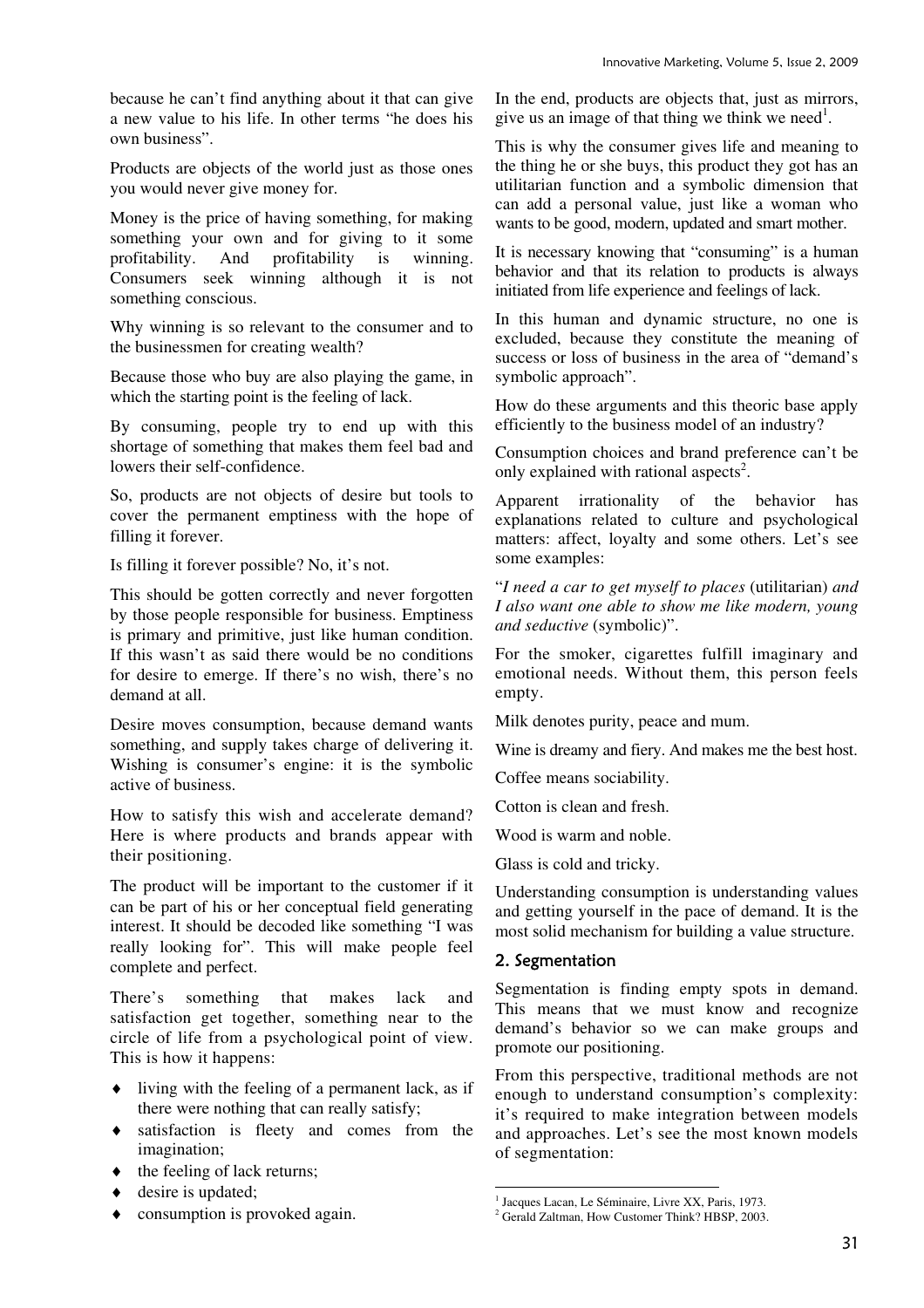*A) The method with economic, demographic and geographic roots*, allows us to understand the access possibilities, but they don't necessarily justify the brand choice. Surely, brands such as Mercedes Benz have people characteristics clear so that identification of potential demand gets easier, but it is not enough to identify if these potentials are accorded with people behavior.

This affirmation can be seen even in places where the social differences are obvious, where apparently; economic segmentation is the key of the process. In Latin America, the search for a higher condition does not mean that every consumer of the same level has the same ideas about a product or brand.

Because consuming Tommy Hilfiger, Ralph Lauren or Hugo Boss, accessible brands for ABC1, doesn't mean that there will be a common feeling about them in the same social class. These brands occupy different levels of importance inside the consumer's mind.

This leads us to the conclusion that socioeconomic levels are not segments but descriptors for possible ones.

*B) The axiomatic level*, based on the industry perspective, offers product attribute segmentation and explains that the consumer sees attributes in a conscious and homogeneous ways. This gives a perspective from the effect and not from consumption causes.

The attributes of a Levi's 501 are much more than a meaning: "Practicity, functionality, tendency". They are expected attributes, much more than the product itself.

*C) Psychographic methods* are based on a behavioral approach, which application supposes lineal and preestablished conducts. It is based on values and lifestyles, identifying stereotypes that are named as segments, just as the  $VALS<sup>1</sup>$  method explains.

It's a closer look at consumer's attitudes, but it's from characteristics and not from expectatives.

It has been shown that different roles of a human being in his or her own life, present different expectatives, and this is why they do not choose from the same perspective a milk and a wine brand.

From these alternatives, we must make an effort to promote and apply a new segmentation logic, that one that can that for the same object, not everyone will have the same image, and won't choose it for the same reasons. Segments are not people but actions of people.

This helps us to see the great benefit of using a symbolic approach that gives place to the competence of products having similar structure but different meanings.

The bonding theory appears here as an integrative alternative able to explain consumption.

Products and brands are symbols that show a relation, a bond between the brand and the consumer.

Each bond means an ideology, a group of values and attributes.

Trying to identify spots is a complex act that gives answers to a big number of relations of consumption.

Let's take the case of "sugar free chewing gum": conclusions rise upon research of consumption. If we accept that gum is a habit or a dietary supplement, we should incorporate anthropological aspects into our research.

We will also need psychological understanding, characteristics of diverse societies and cultures.

From these perspectives, gum represents:

- ♦ a relaxing, personal thing;
- not being rejected for bad breath:
- ♦ something that makes people active;
- ♦ a product that makes diets easier to achieve;
- ♦ something that I can find everywhere;
- ♦ a thing with an incredible flavor;
- ♦ something with good texture.

All these reasons are called "consumption drivers". Every driver has its own segment and attitudinal profile. It's an ideology in which beliefs and culture wait to define consumption.

**2.1. Symbolic approach: a strategic segmentation proposal.** Traditional segmentation models, in which segments are people, products or lifestyles, are not an answer to the very complex changing consumption.

As I have already mentioned in other paragraphs, it will be necessary to understand human behavior. And here is where we can talk about Lacan's subject-object theory<sup>2</sup>, that affirms, we live with an ideal base, and ideal subject that depends on different roles we have, and especially, the relation who defines that ideal subject.

Reaching the ideal is made by bonding with objects for joining it.

By understanding these bonding relationships, it will be easier to identify values and concepts which help us to define our segment. The conceptual bases of this approach are as follows:

*2.1.1. Perception.* "In the same way that Kant warned not to mix the subjective conditionality of our perception, and not to consider our identical

<sup>&</sup>lt;sup>1</sup> Meyer. Los creadores de imagen.

 2 Jacques Lacan, Le Séminaire, Livre XX, Paris, 1973.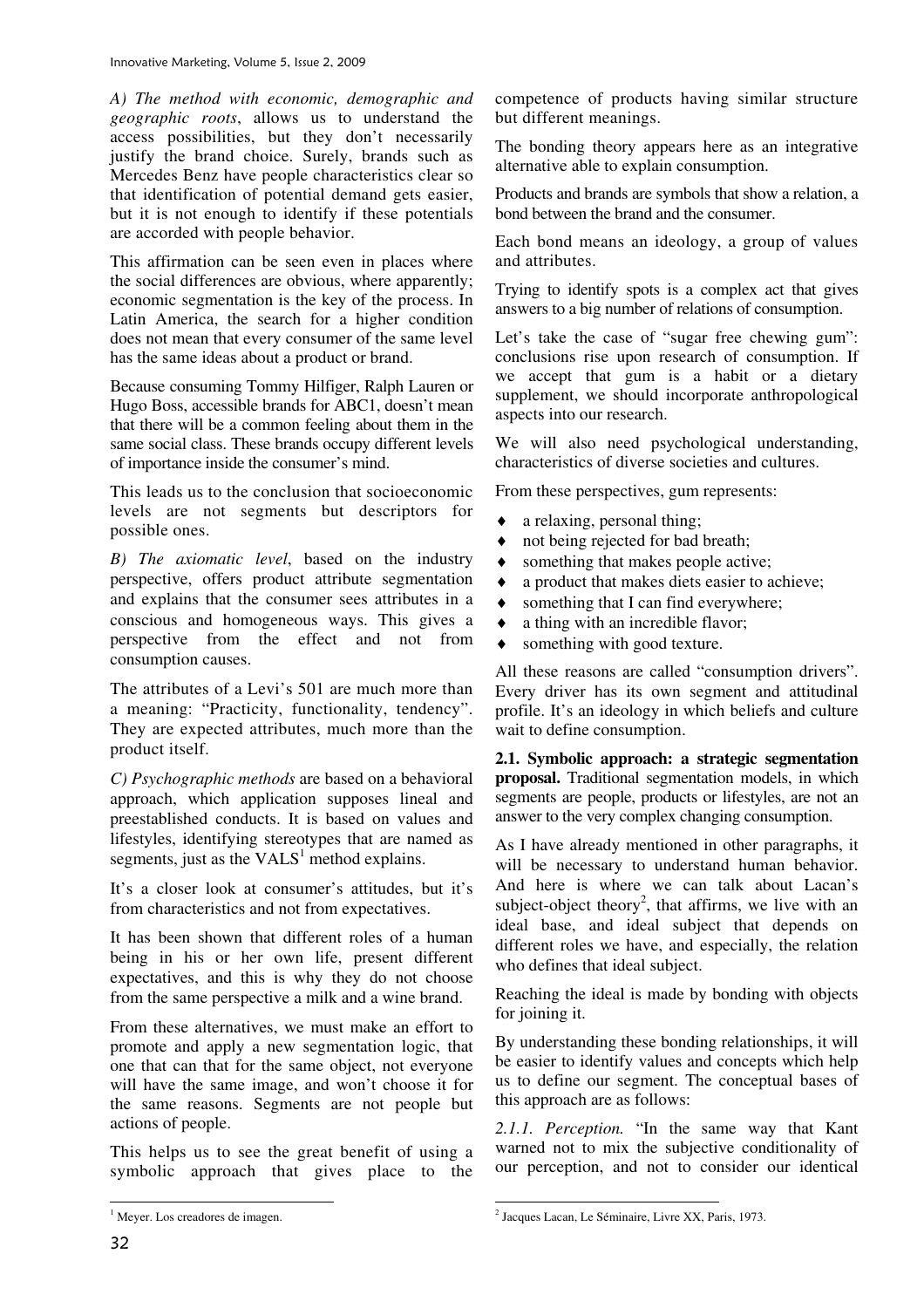perception as the unknowable perceived, the perception of the conscience invites us to the psychoanalysis asking not to confuse with the psychic unconscious processes objects of the same ones. The psychic thing, like the physical thing, needs to be actually as like as we perceive it" (Sigmund Freud)<sup>1</sup>.

With these words, the famous psychoanalyst sees the symbolic things as the nucleus of human relationships, understanding symbolism as a representation.

It is clear that we do not relate with things, but with that thing they represent.

Let's imagine this interaction between demand and supply, product and consumer.

Products are somebody's representation, and therefore, will have millions of significations.

Products are what we want them to be.

*2.1.2. A film.* Jacques Lacan says that people do not live for themselves but for the others<sup>2</sup>. This shows the process of identification between the subject and his fellowmen, which can be of two different types:

- ♦ introjective identification, where outside impulses come to integrate subject's identity;
- projective identification, where the subject expresses part of himself with external objects.

Pichon Riviere<sup>3</sup> gives a classic example of the identification process through the analogy of a cinematographic masterpiece:

"The one who acts as the one that is on the screen, has done an introjective identification, this one is at the same moment the hero, the bandit, or whoever. And does not only repeats but anticipates acting as the friend that notifies the other that someone is going to do something for him, for example, shouting or getting into action. He does then an identification, being transformed partially or completely according to the other. The movement is given from the screen towards the person and later he gets into action. When leaving the cinema, after the presentation of an adventure movie we can also see the assistants divided into two groups: ones are the heroes and the others are the "bad guys". I mean, they have absorbed the introjective object in such a way that they are materializing attitudes and actions".

"The other way of acting in a show, that is closer to a normal behavior, is the projective identification.

The spectator doesn't feel as the character, but he puts himself onto the scene. It's the possibility of following the movie assuming outside roles, getting into the imaginary world".

"We can say that when we do this identification, we experience exaggerated emotions, we cry easily, we get frightened, we feel danger, etc. In the introjective identification, people associate the story with own experiences, intensifying the moment.

The projective identification, it's the one that allows the spectator to follow the film form an outside role. The difference between the character and the person is huge, but in the introjective identification the gap between audience and characters is not seen.

It is hard to understand these concepts. No doubt, there's a real identification of people with brands, where in some cases we confuse ourselves with them, and in others we can be the spectator who is not involved with the character.

Consuming milk and buying jewelry is totally not the same thing.

Because it is not the same thing if the other is a son where there's a total fusion or is the facade of an eccentric one, where there is a clear intention to be separated of that another that looks at him and defines him differently. That sophisticated personage does not want to be that other, but he knows that he cannot live without him.

As we see, it all depends on the link.

*2.1.3. The mirror looks at me and shows what I am…* Lacan analyzes the identification models explained in the previous section, and he considers that they appear in the "mirror phase".

In this phase, each of us is constituted from the other, that in some cases, that other can be the selfimage in the mirror.

But it is the mirror the one who looks at and the place where we reflect and image that is not our image, but the one we build in the mirror.

Let's imagine this situation in front of a supermarket shelf, in which brands act as mirrors and we associate ourselves with them.

Because the brand is not in the product, but in the consumer.

As Leonardo Caden<sup>4</sup> says, brands play the role of mirrors, with which subjects identify themselves.

**2.2. Linking model.** After everything we exposed, there's no doubt that we should put the skill of understanding consumption in a first place, farther than demographic characteristics.

<sup>&</sup>lt;sup>1</sup> Sigmund Freud, Obras Completas, Madrid, Biblioteca Nueva, 1972.

<sup>2</sup> Jacques Lacan, Le Séminaire, Livre XX, Paris, 1973.

<sup>&</sup>lt;sup>3</sup> Enrique Pichon Riviere. El proceso grupal: del Psicoanálisis a la Psicología social, Nueva Visión, Buenos Aires, 1977.

 4 Leonardo Caden. The escence of the linking segmentation // Disertation in Buenos Aires University, 1982.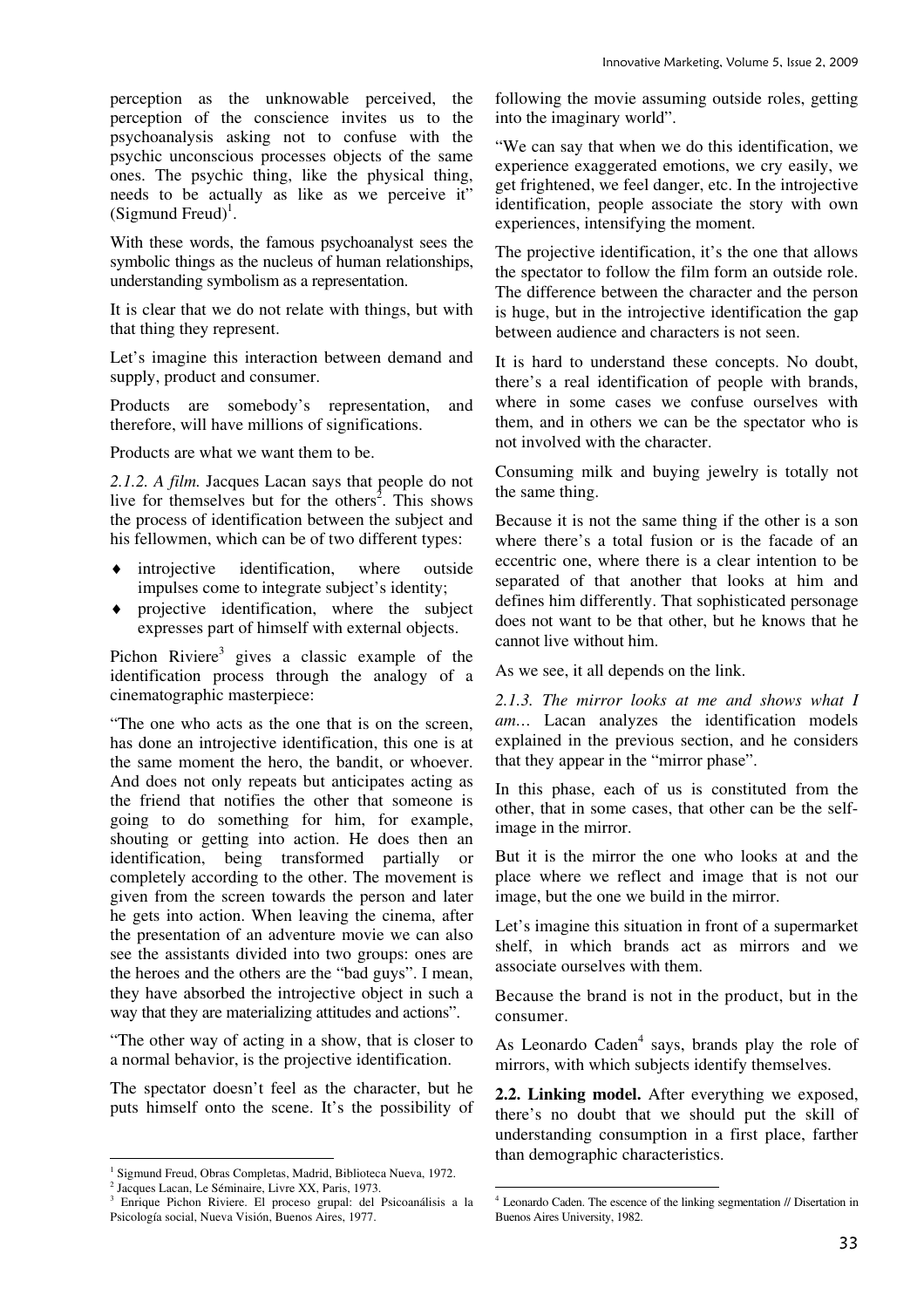Leonardo Caden has developed a model that allows us to understand why brands are preferred by particular individuals.

Caden's linking model analyzes the consumerproduct bond in its essence but not in its sociopsychological levels, user's profile, reject or indifference or using habits.

In this model, the product is considered as an object, which is the bonding between the subject and the others.



**Fig. 1. Caden's linking model** 

Just as shown in Figure 1, subject is stimulated by his or her ideal. This ideal is moved by the others (son, family, society), and for reaching that ideal he or she links with objects (products and brands).

This has a symbiotic relation and a discriminatory one.

Symbiosis has to do with union, fusion, dependence, affection. It is the identification, the equality between the subject and the other.

These relationships are familiar, marked by affective needs for passion.

Discrimination is discord, independence, rationality. It is identity.

It's the separation between the subject and the others.

Essentially, there are social, smart and selfaffirmation relationships. This square represents the four pure bonds.



**Fig. 2. The four pure bonds' square** 

Communitarian bond is sustained from belonging, and everything related with that concept (loyalty, tradition, family, and consensus). Paternalistic concept is related with group protection.

Maternal bond is given from protection, and everything related to security, affection, nutrition and health. Without doubts, the other is "son".

Symbolic bond is built from identity, and it represents prestige, esthetics, sensuality. It is given by status relationships.

Rational bond has to do with functionality, and it represents functionality, performance, price and knowledge.

This model helps us to understand that the Lacanian theory is a powerful tool for segmentation. It's fundamental for understanding consumption.

*2.2.1. Examples.* Linking theory is a great starting point for initiating the conflict resolution that applies from where to start for segmenting. This model is based on the idea that desire is the engine of the demand.

In this case, consumer is the subject and the product is the object, which are linked by desire and from an ideal. Jean Baudrillard would say that the ideal connects the consumers with a new condition farther than satisfaction.

Let's analyze the model:

Communitarian bond is where group, tribal and familiar relations are given, and tradition, loyalty and continuity are the values that take role.

Pasta is Sunday's ritual and symbolizes a family union that represents happiness, affection, solid bonding. Sunday is a ritual passed by generations and adapting itself to changes of time. The feeling is always the same: Bimbo is for sharing, Cristal is unique and ours.

Maternal bond gets together nutrition, protection, health and gratification. It's about mother and son. Quaker is mom's synonym, appealing to the excellence in nutrition. And then there's Nestlé, distinctive for its nest symbol.

Milk is nutrition. Desserts can be nutritive, but they always represent gratification, sometimes a prize from mom.

Symbolic bond represents status, social reference, prestige, the importance of the others.

American Express has its privileges. It is a presentation card that talks for itself and its owner. BMW doesn't manufacture vans. Hermés is much more than a tie, it's a luxury code.

Rational bond expresses functionality, technology, convenience. It's pragmatic.

With Visa we can make our shopping, because the important thing is what we do with the card, not what it does with us.

In Ikea we find the functionality for home. And Dell lets us build a computer in the same way a pizza is made, so practical. Wall Mart is the rationality of economics and Carrefour is the lowest price.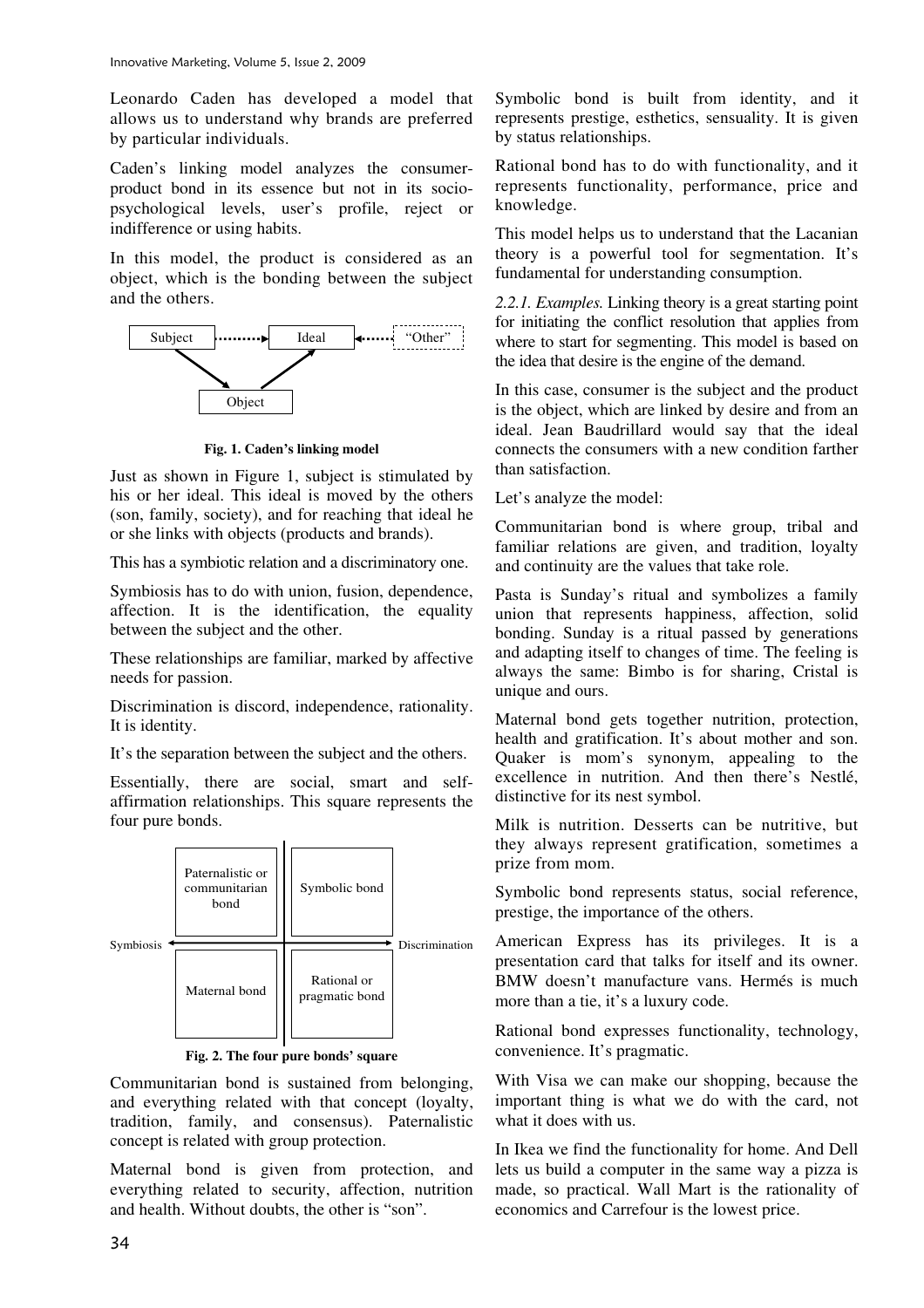There are brands that take place in more than one bond: Coca Cola is symbolic and communitarian at the same time. Diet Coke is rationality and intelligence.

**2.3. How to segment from this model?** Behind every bonding, there are values. Family, tradition, passion, nutrition, protection, status, beauty, power, economy, technology, and even more…

What is tradition?

What symbolic attributes build up the concept of home economy?

A product is made with functional attributes that makes the object to serve, and it also has symbolic features.

We should see which category of attributes is the most important for the consumer.

We should use the same code the consumer uses. A happy encounter must happen.

Volkswagen is engineering, precision, strength. Understanding consumption is to get demand's values so we can have them. Being the bond builds a strong relation between the product and the consumer. They will always search for the same brand.

Strategy should create a brand positioning.

Segmenting is nothing else but getting to know the ideal satisfactory thing that leads a consumer to an imaginary level of fullness. Is to identify who is that one that lets them define the object.

In that abstraction, segmenting is positioning.

It's the real thing about marketing: pure juice.

Nothing is more strategic.

#### 3. Research

We should think why people buy or why they do not. So we must ask ourselves: What do we have to investigate? How and who?

The market research is where we will find all the answers. It's the way to understand that the consumer is part of a society, that his or her system of belief is a mixture of values and cultures. We must get involved in the segments with an open mind to accept answers. We should be prepared for an injury in our ego.

The research is a talent's complement.

We can't investigate the emptiness. Human beings can't choose from what they do not see. People need some guide.

Research should take into account an idea of the requested positioning. The brand wants to get power over the subject-object bond.

**3.1. Methods and tools.** Traditional techniques of market research try to save the rational thinking of people.

But up to 95% of mental processes is produced in the subconscious mind and it is there where the conditional mechanisms live.

This means that mind, body, and culture can be studied in an independent and particular way. We should look after mechanisms that allow us to understand the interaction between these elements and for that, the interaction will be necessary for different disciplines.

There are different methodologies of market research, but it is more important to adopt approaches and disciplines that can help us to identify the behavior of the demand and allow us to build a consumption theory.

So tying up to a model of segmentation before the understanding of variables is useless. There will be a complete ignorance about the object we are investigating. We should know something about the product before picking up a special discipline to investigate it deeply.

The challenge is contributing to the strategic process from the knowledge of human behavior.

Investigating with an anthropologic approach, making group curses, or incorporating sociological studies, can be great for our research.

A good investigator should choose the right approach and give answers that can be applied to the business analysis. If businessmen say that they want a theoretic statement there's some reason for that. They are the ones who know the business more, so listening to them will always help for the research.

The other approach is tricky. It works just as the same way brands do with their customers.

The important thing is to know who are we working for, who to work with, and which approach to use.

**3.2. Techniques.** We are always talking about a good tool for positioning. Obviously, it is qualitative.

There's not only one technique, but different disciplines that are associated to satisfy the requested information about the past, present and potential behavior of demand.

What consumers say is not important; we should care about what they think.

As Gerald  $Zaltman<sup>1</sup> says:$ 

Consumers don't say what they think.

 1 Gerald Zaltman, How Customer Think, Boston, HBSP, 2003.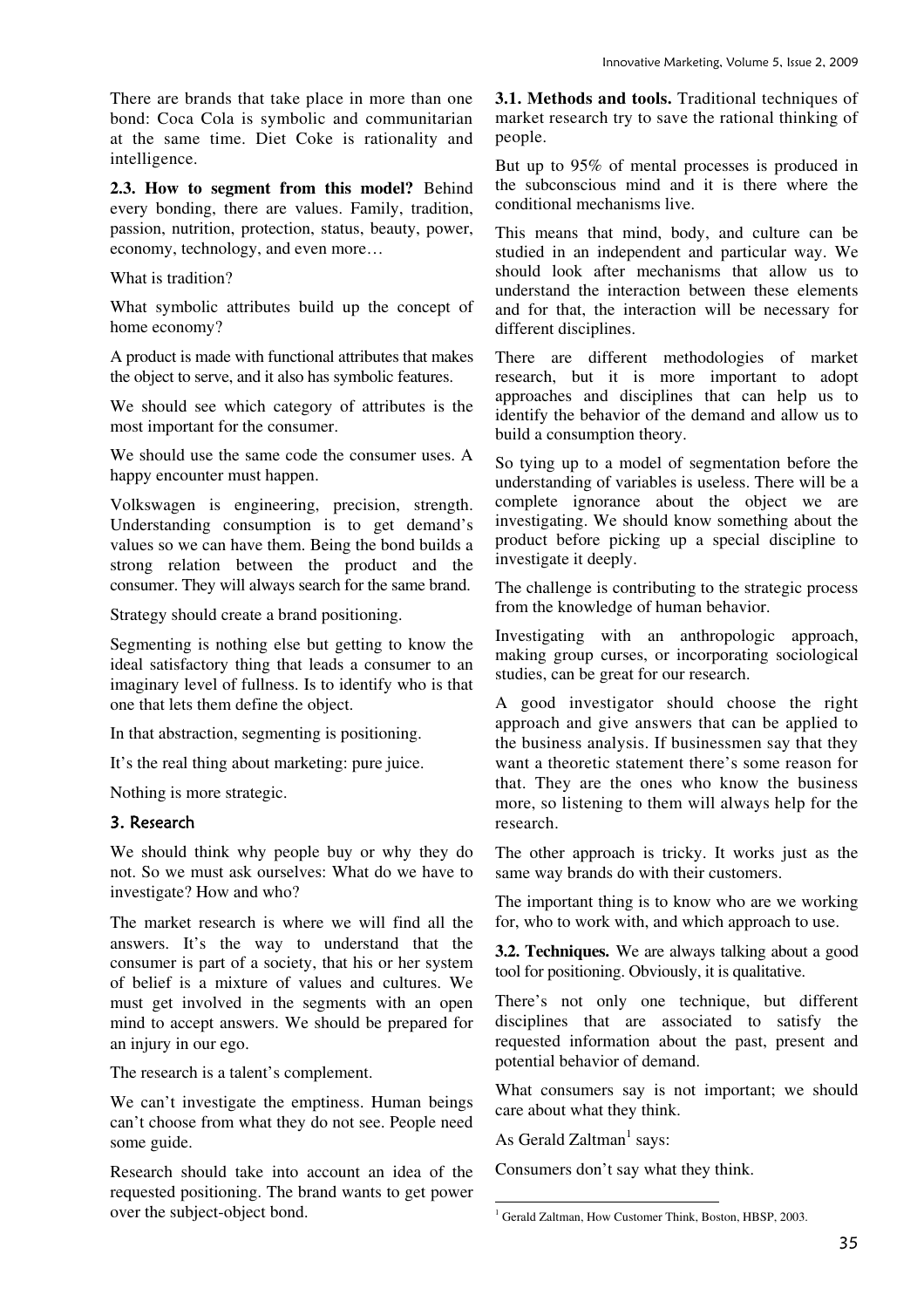They don't understand everything we communicate to them.

They don't remember exactly their experiences.

They don't have a rational or linear behavior.

Methods and disciplines should allow us to understand and generate things that could let us explain consumption situations.

Interviews, focus groups and observational techniques will be necessary to build up demand's expectations.

Integration of psychology, sociology, ethnography, neurology, biology and statistics is essential to identify the real thinking of the customers.

Let's suppose that a researcher is doing these questions to the consumer:

"…Do you prefer a soap that cleans whiter, deeper or that's easier to use in the laundry machine?"

"…Does this medicine eliminate your headaches? How?"

Farther than expressions, the interviewees do not always answer what they really think; they are induced by the interviewer:

"…I prefer it to have my clothes whiter…"

"…It solves 80% of my headache…"

These data don't serve; they are fake and have no use. We should not induce questions.

The thing we should ask may be:

"What does washing laundry means?

We could suggest, love for clothes...

If the medicine was a human being, how would he or she be? It could be a grown up doctor, a neighbors, grandpa, or mom.

Farther than methods, the roles and capacities of the researcher are determinant for asking, understanding and solving situations from answers given by the customers.

**3.2. Using the symbolic approach.** Let's take the example of sight care, for getting the position for an optic shop chain.

From interviews, reduced focus groups, projective tests and observational techniques, the following conclusion was achieved:

First of all, the insecure ones want a special, protective and even affective care.

The self-confident ones understand clearly the necessity of problem solving without issues or pretensions.

See that there's a relation between symbiosis and discrimination that serves as a basis of the analysis.

Beauty and health were equally shown in both groups. This allowed the vertical axis to appear.

This model is flexible, it demands interpretation and capacity if adjustments are needed.



**Fig. 3. The conceptual model** 

There are alternatives for each segment, as a first step for segmentation. These are the concepts that explain each segment:



**Fig. 4. The concepts explaining the research model** 

Punishment is associated with the suffering of living a sight issue that affects his or her relationship with the worlds.

No optical shop can solve this problem. This people are socially handicapped and need a familiar and friendly hand to solve the emotional problem.

Medicine is related with maternal bond. It suggests that this type of individual has no other choice but glasses or contact lenses to solve the problem, but will choose the ones in which he or she feels safer. In case of lenses, they wouldn't choose disposable ones. They would prefer a professional control that can protect them and give them personally sized lenses.

On the other hand, there are rational, among users of the optic chain smart and social types of behavior.

Ornament is an exact example of vanity, beauty and of the searching for a social reference related to the sight issues. This person searches different types of glasses, with sophisticated brands, incredible colors that can make the product turn into something really special. There's people that buy glasses just for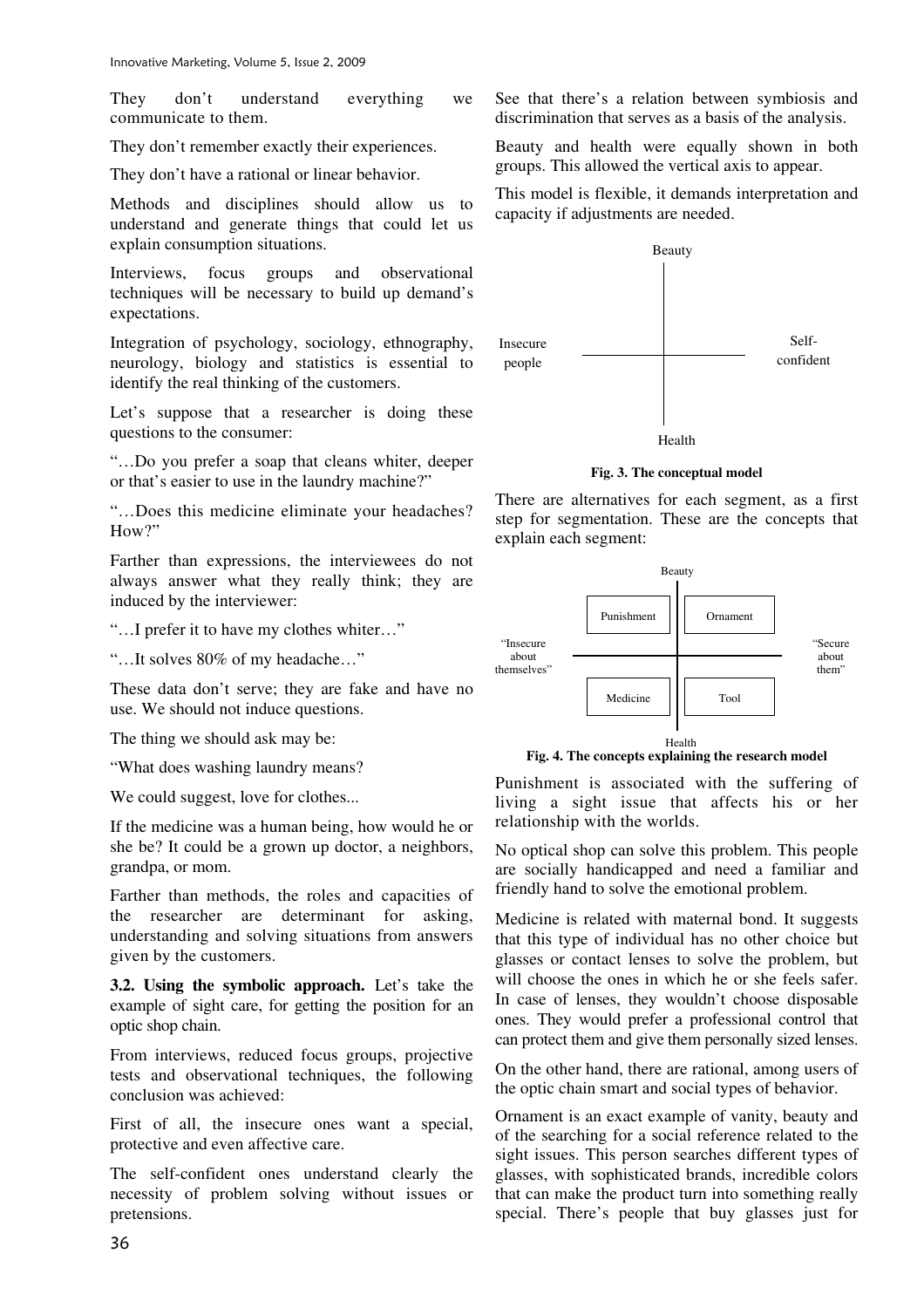static, because they do not need them, but find it a cool accessory to wear.

Tool is the most rational concept. It is related to the ones that want to have a good sight, with practical glasses, easy to take it with them, and hard to brake.

From these four concepts we should identify symbolic an functional attributes that allow us to build and "ideal optic" that is nothing else but the segment that supply wants to satisfy.

For example: ornament will have sophistication, modernity, color, luxury, style as symbolic attributes. It will have also attention, price, service and technology as functional attributes. With this information we can make a good segmentation to understand how we should satisfy the demanding customers. This is how you should start positioning a product or brand.

Behind this analysis, there's a description from each of the segments (modern, practical, fearful, frustrated) about what the optic is for each one of them. How valuable it is for them.

And what happens with quantitative aspects? How many "modern or practical" people are in the total market?

We can't certainly answer that, but we can see the approximations given by interviews.

If we want to evaluate potential market, we will do it from an economic point of view, of social reality that allows us to suggest a possible number.

But the objective is to understand the segments, moreover their economic situation. We must identify their motivations.

This is the key for positioning.

When a highly sophisticated brand tries to take power over a market, it obviously tries to understand the socioeconomic pyramid for getting to know the people the brand is directing to. But this is no synonym of segmentation, but of possible consumption.

And marketing has to do with the skill of seeking for spaces and being chosen.

### 4. Researching for segmentation and positioning

According to Zaltman<sup>1</sup>, almost a  $95\%$  of mental processes of the consumers is produced in their mind unconsciously and it is there where the mechanisms that condition their decisions reside. This implies that the mind and the body of the consumers and the culture of the society that surrounds them cannot be studied independently of the others. One must seek mechanisms that allow us to understand the interaction of these elements, and for that, the interaction of disciplines will be necessary.

1 Gerald Zaltman, How Customer Think, Boston, HBSP, 2003.

There are different market research methodologies, but more important than the methods, is to adopt those approaches and disciplines that will help to identify the behavior of the demand and allow to build a theory of consumption.

So, being tied up to a model of unique segmentation previous to understanding the variables and the reason of the consumption, is to slant the position that a market researcher should assume: complete ignorance (scientific) of the research object.

The challenge of the research should be contributing in the strategic process from knowledge of the human behavior, but from the causes more than of the effects.

It is important to indicate, that in this age of anticipation, finding "blue oceans" is to create in the client ignored experiences, and for that, emphasis should be put in the causality of the consumption.

Against this situation the market research should have the necessary complexity to confront challenge. From this point of view, to investigate anthropological, to do group workshops, to incorporate a semiotic study, to hire an expert in such a model or theory (segmentation by links or by occasions of consumption), to hire experts in "tendencies", can be sources of information. But they are not guarantee if we use them in an isolated way. An integrator is needed, besides the investigator.

Beyond methods and tools, the investigator should choose the adequate approach and give applicable answers for the business analysis. If businessmen that decide on their business are interested in theories and techniques that investigator utilizes the or desires to share them, it's legitimate and positive, given that it enhances the teamwork, minimizes the risks and especially, does not move away from the objective of the business in its way toward the creation of value. Always it is the businessman who knows more about his business, and therefore to listen it and to learn of him allows contributing.

The other position is deceitful. It serves for the "Market research consumption" exactly the same way that businesses do with their consumers.

#### Conclusion

Remarkable authors of management and strategy propose business as the nucleus of analysis for industries. It's important to identify the actors and the dynamics of a sector, but we have to agree that the industry is a consequence of the consumption.

Space of the business is generated from consumption and in this connection we must understand the causes that move consumption. We live in a complex world with complex beings, and for such motive we require